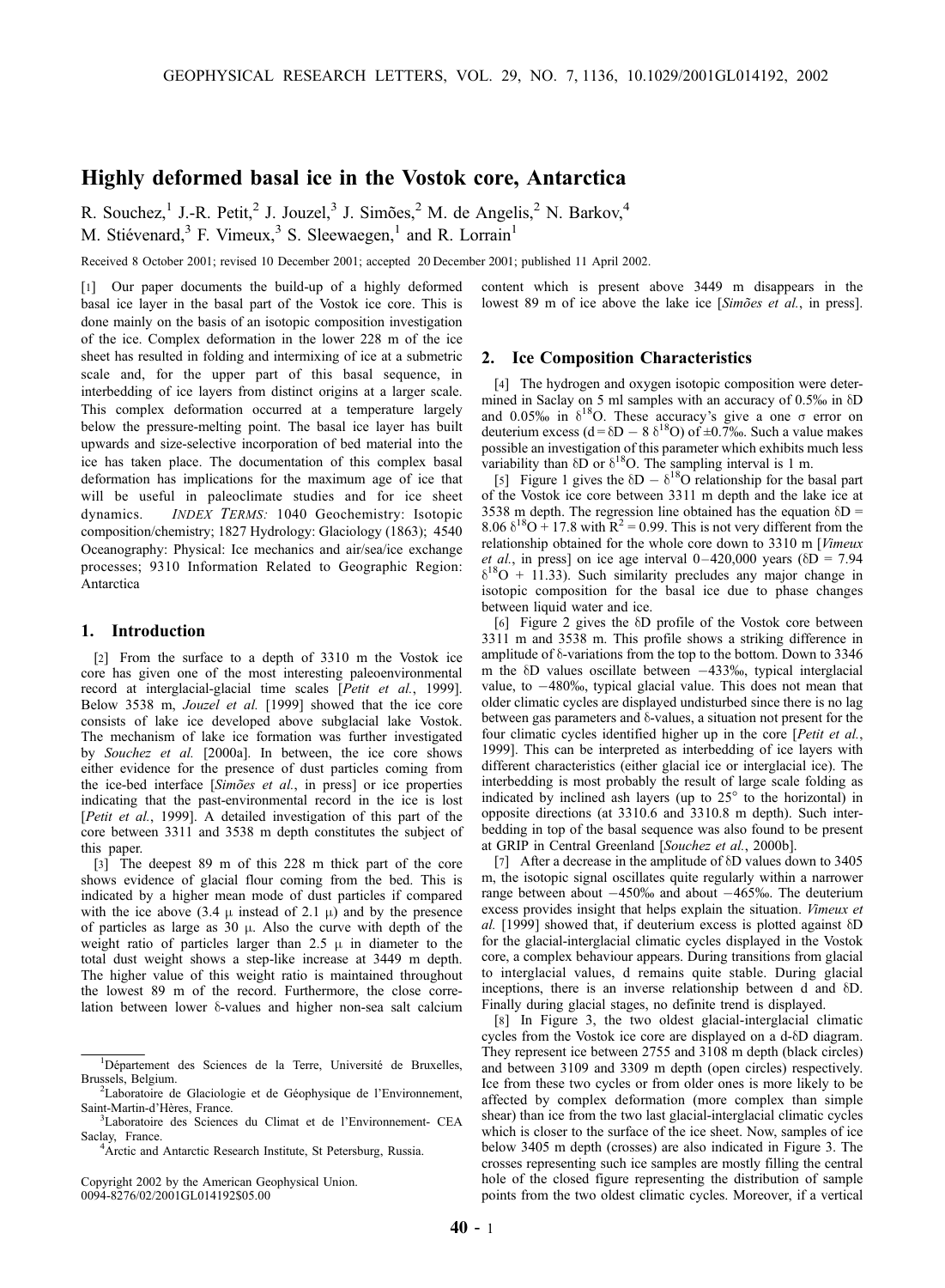

Figure 1.  $\delta D - \delta^{18}O$  relationship in basal ice from the Vostok ice core (between 3311 and 3538 m depth).

line corresponding to the  $\delta$ D value of the middle of the maximum range for the climatic cycles is drawn in the figure (dotted line), most of the sample points from the two oldest climatic cycles are within the part containing the more negative values. Since one sample was measured per meter of core, this indicates that the colder periods are more developed in terms of ice thickness than the warmer ones. Now, the crosses representing ice samples below 3405 m depth are all included within this part containing the more negative values.

[9] Such characteristics point to the occurrence of a folding/ mixing process for the basal ice of the Vostok core. Folding/mixing will produce ice having an isotopic composition intermediate between those of ice layers before such a complex deformation, hence the distribution of the ice samples in a d- $\delta$ D diagram in the hole described above. There is a higher probability that the intermediate isotopic compositions produced result from folding/ mixing of ice more frequently present at depth. The distribution within the part containing the more negative  $\delta$ D values can so be understood. Within this context, the reduction in amplitude in the dD variations with depth can be viewed as implying more complex ice deformation at depth, a very likely situation if one considers the uneven bedrock topography (Siegert and Ridley, 1998) where the ice is grounded upstream from Vostok station. Deformation more complex than simple shear is most pronounced close to the bed where ice viscosity is reduced by higher temperatures.

[10] Since ice from the two climatic cycles considered here is most probably not deformed by such a process upstream from Vostok, it must be assumed that older climatic cycles which are presumably involved in basal ice deformation have the same general isotopic characteristics with a similar d- $\delta$ D pattern. This is in our mind reasonable since all the four climatic cycles present in the Vostok ice core display such characteristics.

[11] The damping of  $\delta$ D variations due to folding/mixing is also present in the trace impurities distribution. Marine  $(Na<sub>m</sub><sup>+</sup>, C<sub>l</sub><sup>-</sup>)$  and terrestrial (non sea salt  $Mg^{++}$  and  $Ca^{++}$ ) trace impurities have been studied in the basal ice below 3311 m depth by Simoes et al. [in press]. The concentrations found are intermediate between those found in interglacial and glacial ice. The amplitude of the variations are between 30 and 50% lower than the ones observed between the Last Glacial Maximum and the Holocene and is further reduced below 3449 m depth. Total dust concentrations exhibit a similar pattern although below 3449 m depth the ice is loaded with particles coming from the bed which changes the picture. The above-cited properties reinforce the concept of folding/mixing at a submetric scale as indicated by the isotopic properties. Independently, below 3449 m depth, the presence of particles coming from the bed is associated with a layered ice structure characterised by interbedding of fine-grained and coarse-



Figure 2. The  $\delta$ D profile of the Vostok ice core between 3311 and 3538 m depth.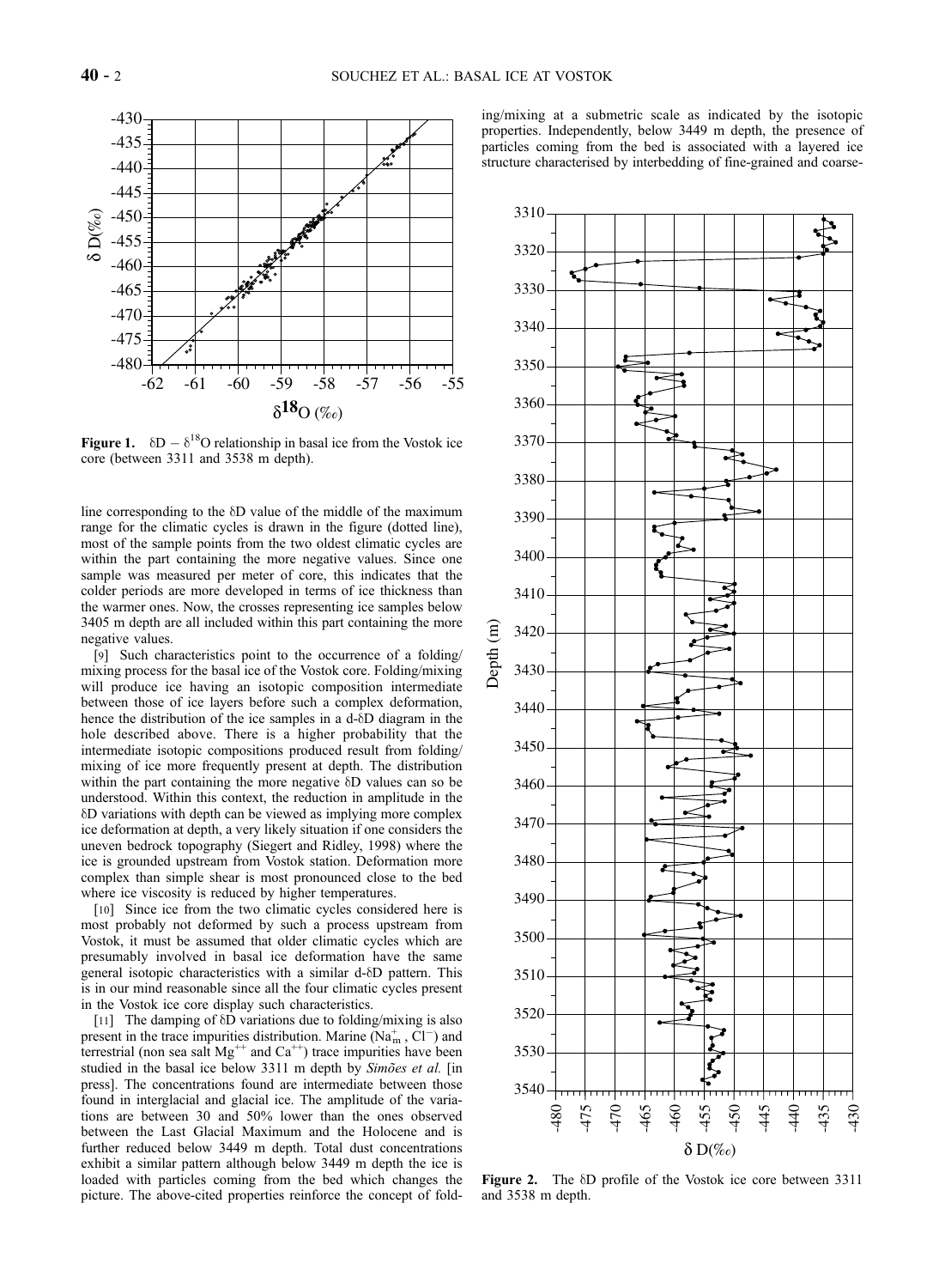

Figure 3. Deuterium excess- $\delta$ D diagram for ice of the Vostok ice core between 2755 and 3538 m depth. The black dots represent ice from the second oldest climatic cycle present in the Vostok core (2755 – 3108 m depth), the open circles the oldest climatic cycle (3109 – 3309 m depth) and the crosses basal ice between 3405 and 3538 m depth.

grained ice layers. Higher impurity content and single maximum fabric is associated with fine-grained ice while low particle concentration and girdle fabric is associated with coarse-grained ice. One section  $(3491 - 3492 \text{ m})$  was studied in detail in Simões et al. [in press]. It indicates most probably the presence of a major shear zone and will be considered below.

### 3. Mechanism of Ice Deformation

[12] Underneath the basal sequence considered here, lake ice is present. This is the consequence of the fact that grounded ice upstream became floating on subglacial lake Vostok on its eastward journey. Arguments developed in Souchez et al. [2000a] indicate that freezing of lake water occurred along this flow line as soon as the ice overtakes the grounding line. It is therefore reasonable to assume that the basal sequence is complete with no ice loss from below by melting in contact with the lake waters. Melting is considered to only occur at the ice ceiling in the northern part of the lake.

[13] Individual particles coming from the bed and present in the basal ice have a mode of  $3.4 \mu m$  in diameter with a maximum size of about 9  $\mu$ m. Larger particles up to 30  $\mu$ m in diameter are aggregates. This raises the question of size-selective incorporation into the basal ice since it is quite improbable that only such fine particles are present at the ice-substratum interface. Amber ice consisting of silt-sized particles embedded in the ice, although in higher proportion, is shown to rest above a substratum with various and larger grain sizes at some glaciers in South Victoria Land. In such cases, the ice-substratum interface temperature is also well below the pressure melting point.

[14] Cuffey et al. [1999, 2000] developed the role of interfacial water films at the surface of rock particles embedded in the ice for glacier sliding at  $-17^{\circ}$ C. Interfacial films exist due to a reduction of the chemical potential of water very close to the surface of an embedded particle [Wettlaufer et al., 1996].

[15] Pressure inequality between overlying ice and interfacial films at the ice-substratum interface may allow ice to penetrate a small distance into the inter-particle voids in patches of finegrained sediment at subfreezing temperature. Such a process makes